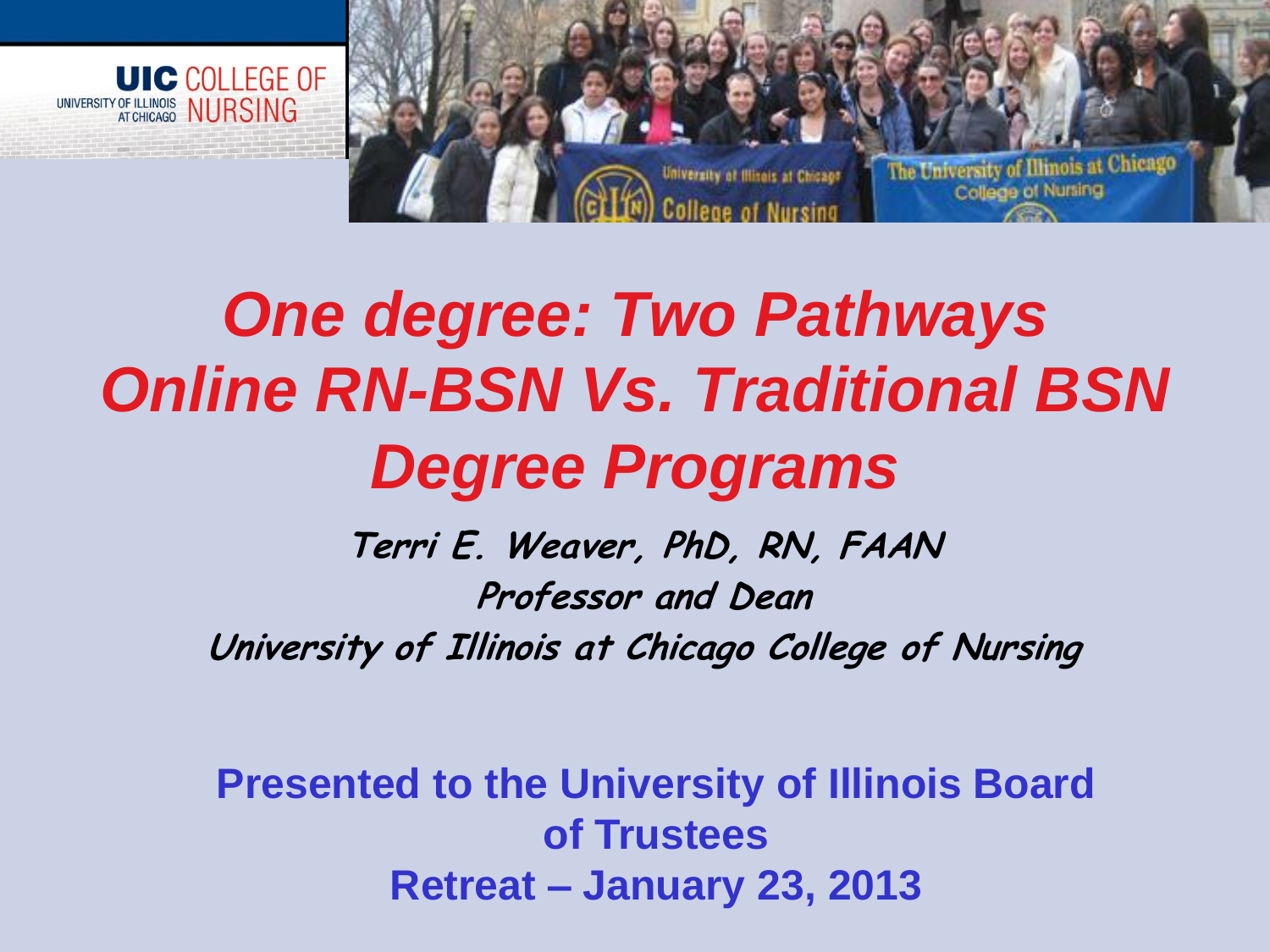## **Need for Online Program**

**Exerceased professional emphasis on BSN -**IOM report<sup>1</sup> 80% BSN 2020 – **seamless** 

transition in education

 $C$  COLLEGE OF

OF ILLINOIS NURSING

Magnet designation requires BSN workforce



- State legislation pending similar to New York and New Jersey requiring BSN in 10 years
- RNs in practice needed avenue to obtain BSN

Institute of Medicine. The Future of Nursing. Leading Change, Advancing Health, 2011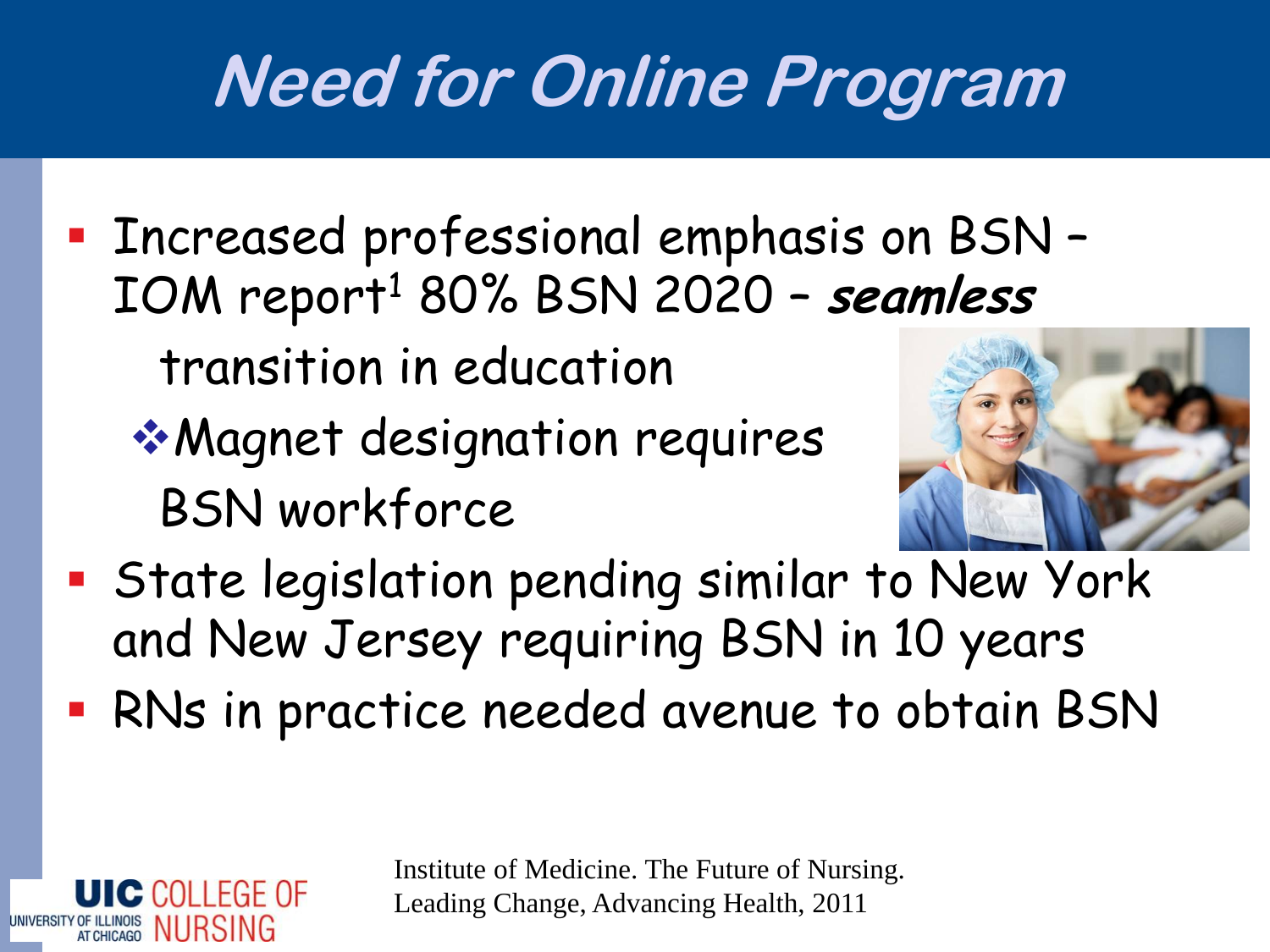## **Need for Online Program**

| <b>ETHNICITY</b>                        |       |  |
|-----------------------------------------|-------|--|
| <b>African American</b>                 | 13.3% |  |
| <b>Asian or Pacific Islander</b>        | 20%   |  |
| <b>Caucasian</b>                        | 51.1% |  |
| <b>Hispanic or Latino/Mexican</b>       |       |  |
| American                                | 11.1% |  |
| <b>American Indian or Alaska Native</b> | 4.5%  |  |
|                                         |       |  |
| <b>Combined ethnic/ economic</b>        |       |  |
| minority                                | 28.9% |  |
|                                         |       |  |

Previously face to face program Online program provides:

- **Increased enrollment: 88 vs.** 10
	- Goal: 20% growth/year

**Increased diversity** 

- \* Previously majority were white females from the local region
	- State-wide rather than regional draw
- Better for working student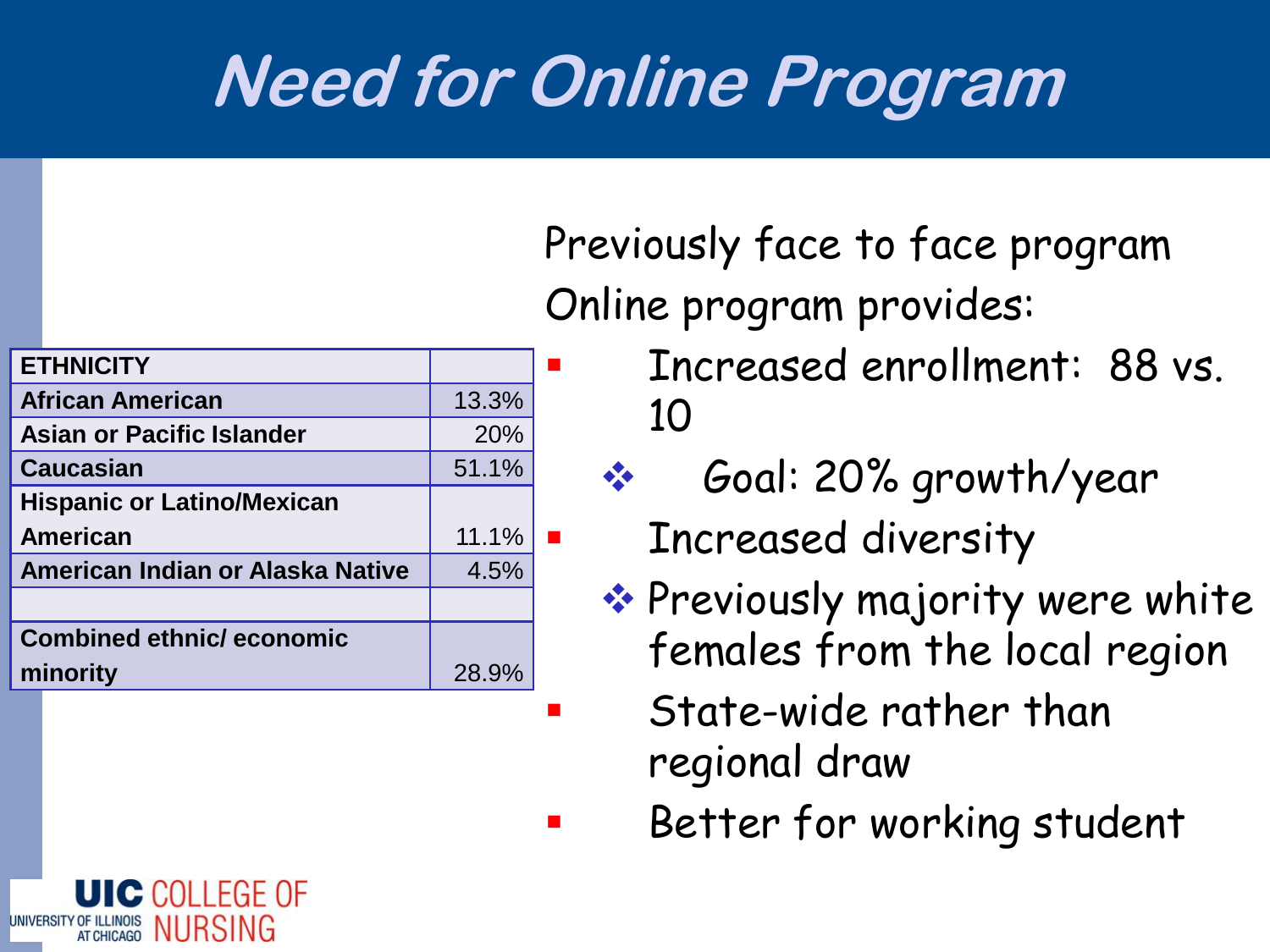## **Online Program – How it Works**

Two aspects to program delivery: Message & Mechanism

- Deliver highly reputable, rigorous program
- Advanced concepts, processes & skills
- Mechanism online delivery
	- Partnership with UIC online (Office of Continuing Studies) – delivery system, infrastructure for delivery - essential
		- Marketing, recruiting, tech support, advising, instructional design for courses
		- \*Provide infrastructure to handle details, working on quality standards, negotiations with other states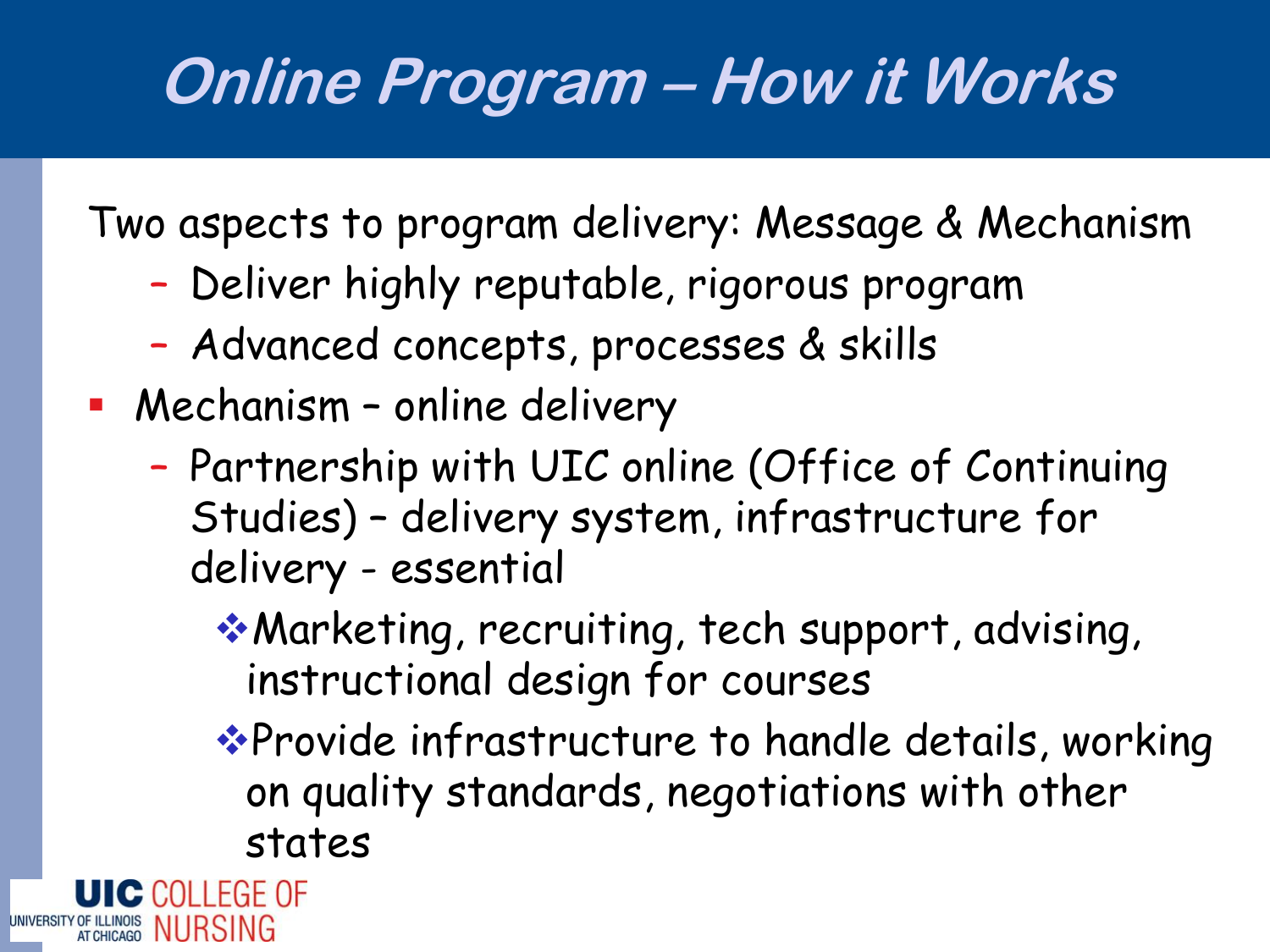### **Online Program – How it Works**

**UIC COLLEGE OF** UNIVERSITY OF ILLINOIS NURSING

**Bachelor of Science in Nursing Online Degree Program** 

WHERE THE LEADERS ARE. WHERE YOU WANT TO BE



Message

- Same high quality rigorous program, but methods different
- Takes message to larger audience



- Costs tuition less expensive
	- \$18,510 for the entire degree (\$617 per credit hour for 30 credit hrs). One-time, non-refundable \$50 application fee
- Typically 20-25 students/course UNIVERSITY OF ILLINOIS NURSING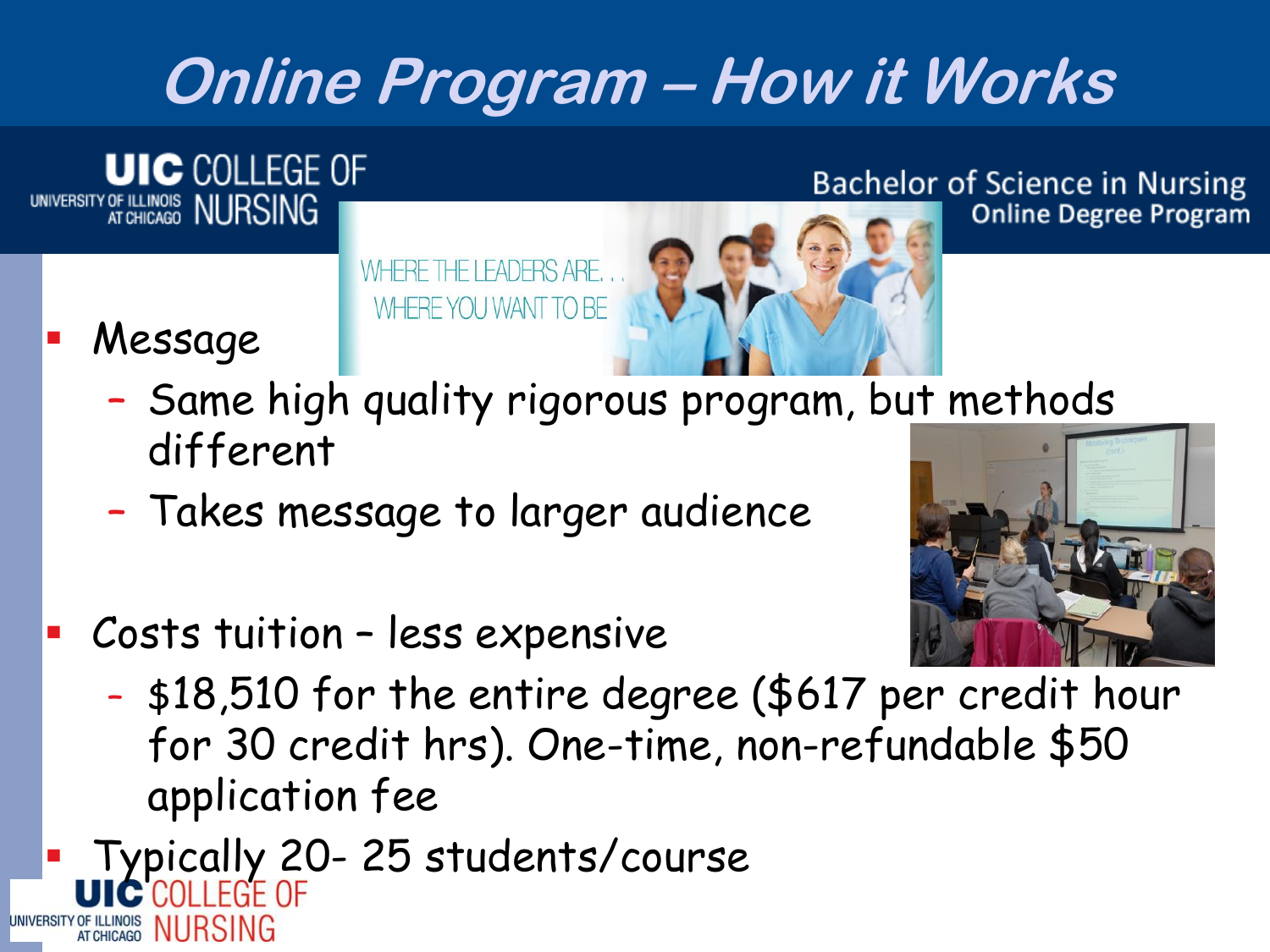### *Institutional Agreements*



14/47 community colleges throughout the state

 Institutional agreements - City colleges: Truman, Wright, Malcolm X, and Daley

- Carle Foundation Hospital

Community colleges

Pending agreements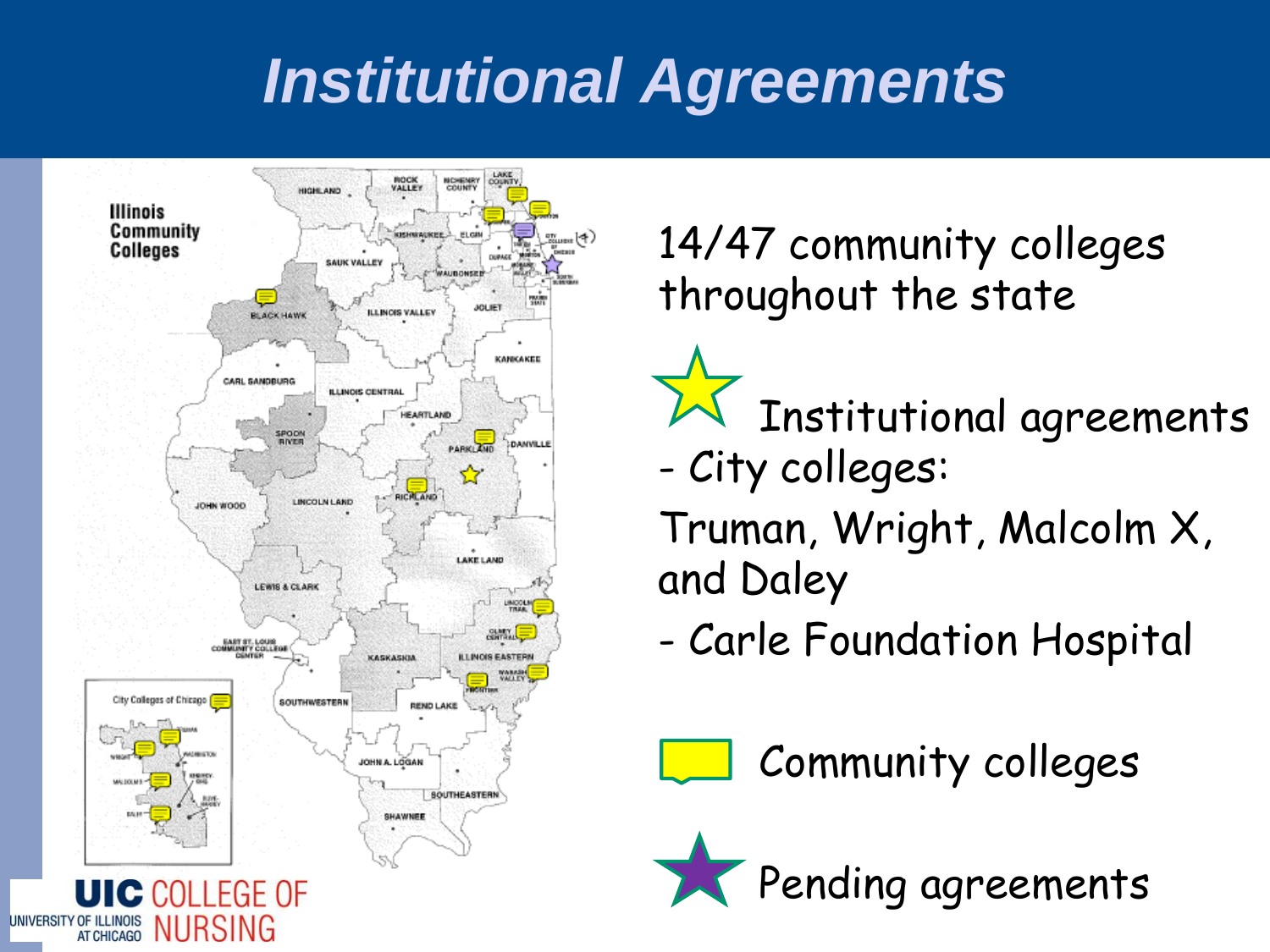### **Comparison of Online vs. Traditional Courses**

| <b>NURS 322</b><br><b>Nursing Research and Statistics</b><br>Introduction to research usage and skill acquisition in critiquing and interpreting research |                                                                                                                                                |                                                                                                                                                    |  |
|-----------------------------------------------------------------------------------------------------------------------------------------------------------|------------------------------------------------------------------------------------------------------------------------------------------------|----------------------------------------------------------------------------------------------------------------------------------------------------|--|
| <b>Characteristic</b>                                                                                                                                     | <b>Traditional Undergraduate</b><br><b>Pre-Licensure</b>                                                                                       | <b>RN-BSN</b><br><b>Licensed Nurse</b>                                                                                                             |  |
| Objective                                                                                                                                                 | Professionalism and networking<br>experience in poster presentation                                                                            | Introduction to writing quantitative and<br>qualitative research                                                                                   |  |
| Pedagogy                                                                                                                                                  | <b>Identical</b>                                                                                                                               |                                                                                                                                                    |  |
| Course Length                                                                                                                                             | 16 wks                                                                                                                                         | 8 wks                                                                                                                                              |  |
| <b>Didactic Content</b><br><b>Delivery</b>                                                                                                                | Assigned readings;<br><b>Synchronous lecture 2x/wk:</b><br>Small discussion groups for<br>clarification and application of<br>didactic content | Assigned readings;<br><b>Asynchronous</b><br>Interactive media & video perspectives of<br>content; Audio presentation of answers to<br><b>FAQs</b> |  |
| Assignments                                                                                                                                               | 1 every 1-2 wks, Written<br>assignment; 3 exams                                                                                                | 4 - 5 per wk.; Assigned discussion<br>participation; Reflection requiring content<br>application; Content application quiz; Skills<br>assignment   |  |

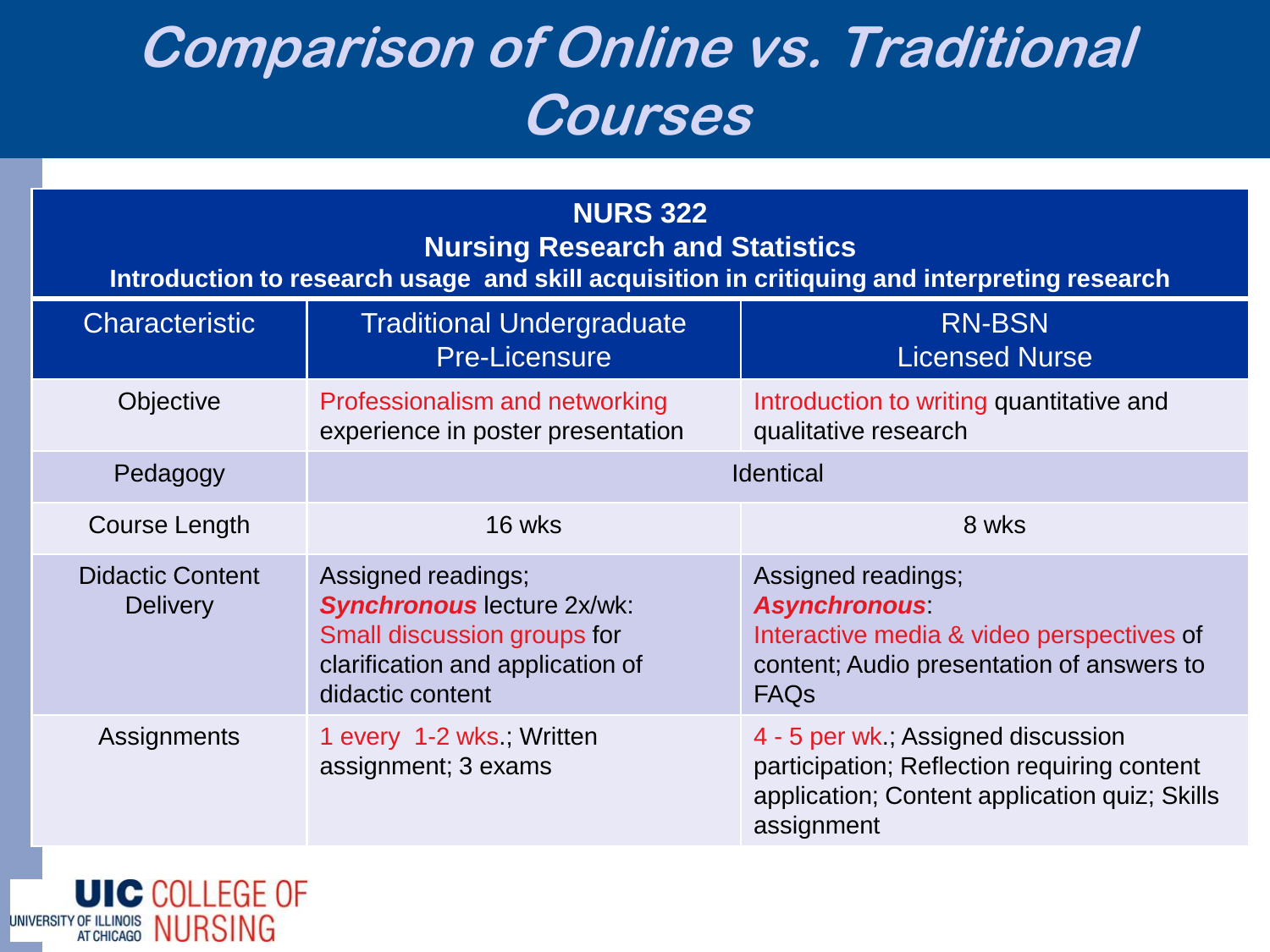### **Comparison of Online vs. Traditional Courses**

#### **NURS 322**

**Nursing Research and Statistics**

**Introduction to research usage and skill acquisition in critiquing and interpreting research**

| <b>Characteristic</b>     | <b>Traditional Undergraduate</b><br><b>Pre-Licensure</b>                                                                                                                                                                            | <b>RN-BSN</b><br><b>Licensed Nurse</b>                                                                                                                                                                                                                                                         |
|---------------------------|-------------------------------------------------------------------------------------------------------------------------------------------------------------------------------------------------------------------------------------|------------------------------------------------------------------------------------------------------------------------------------------------------------------------------------------------------------------------------------------------------------------------------------------------|
| <b>Skills Acquisition</b> | Database search; Interpret a critique;<br>Accurate interpretation of hypothesis<br>testing; Synthesis of research<br>findings across articles; Movement<br>from concrete thinking to<br>conceptualization; Juried Poster<br>session | Database search; Critique of a research<br>article; Accurate interpretation of hypothesis<br>testing; Synthesis of research findings<br>across articles; Movement from concrete<br>thinking to conceptualization;<br>Writing a qualitative research paper and a<br>quantitative research paper |
| Communication             | Feedback on homework; Face to<br>face interaction in discussion group;<br>Discussion forum exam prep; Email<br>Face to face exam review session                                                                                     | Course questions on the discussion board;<br>Monitoring of discussion; Automated quiz<br>feedback; Reflection blogs feedback;<br>Written assignment feedback; Direct<br>instructor contact (email, phone) as needed                                                                            |

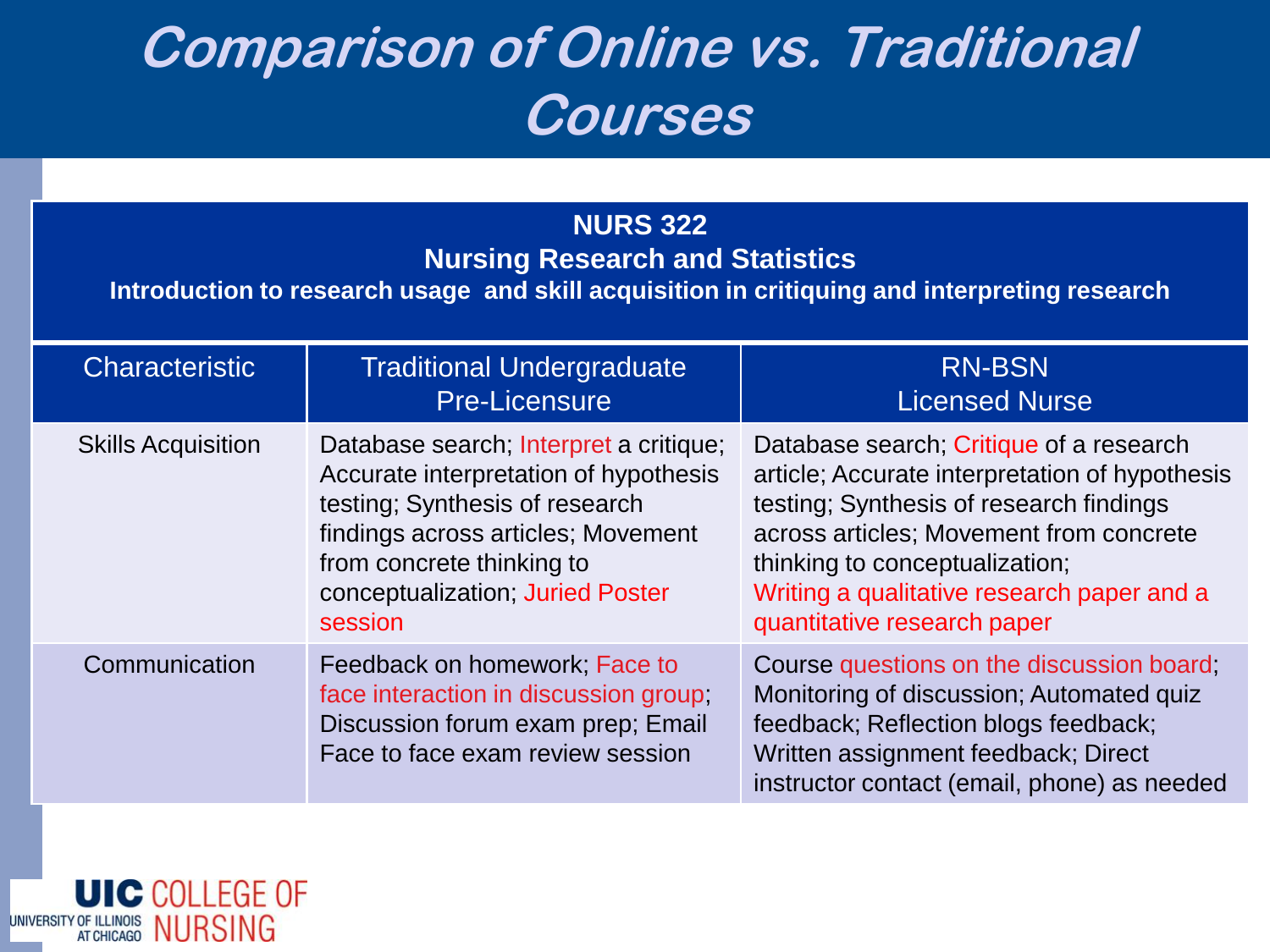# **Disadvantages**

- May be more challenging to make personal connections for faculty and students – wide geographical distribution
- Students less likely to become friends with one another – limits networking
- May not make lasting relationships-but may not be a goal for this group

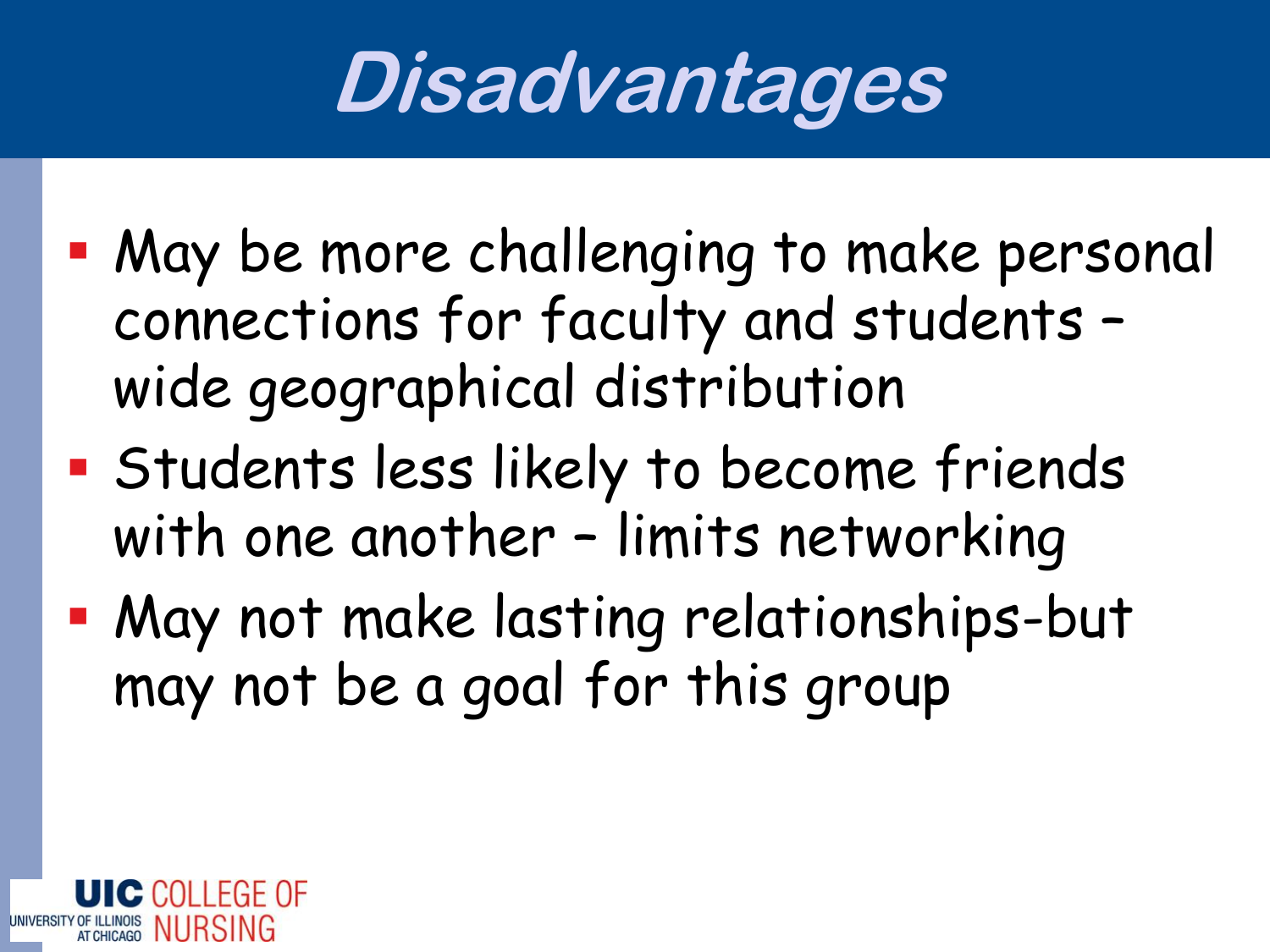## **Questions Asked**

How do you conduct clinical?

- Nurses going back for degree
	- Already have clinical experience



- Add knowledge to practice and technical skills **integrative experiences** instead of lab hours
- Use work as environment to complete assignments:

\*Projects, papers, partnerships (they go to work site and collaborate with work site to identify problem and complete assignment

Partner with people who are healthcare providers or whose activities influence health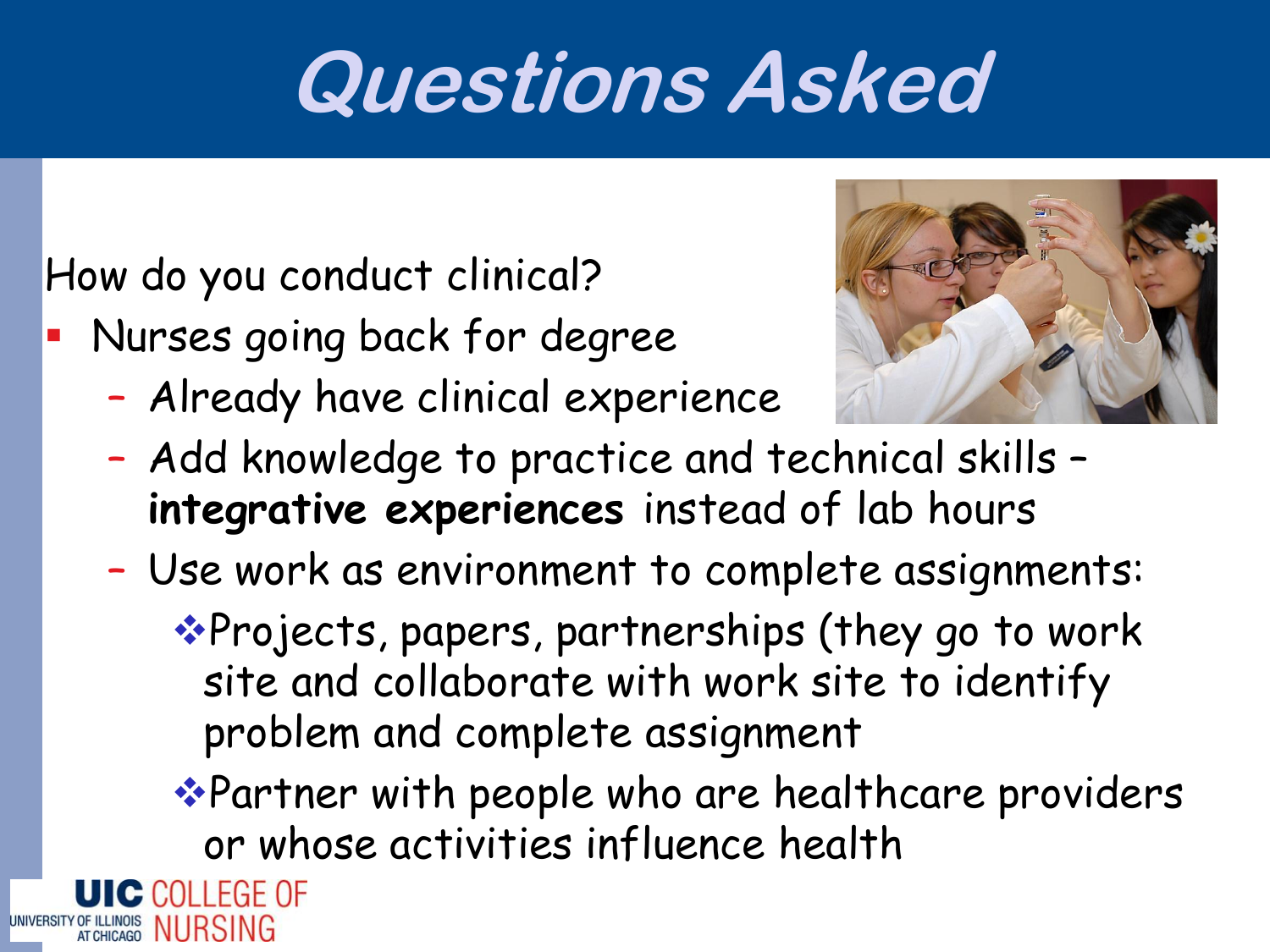# **RN – BSN Program Statistics**

- Enrollment data 213 students
	- 82 students currently enrolled
	- 21 stopped out, will graduate fall 2012; 12 withdrawn
	- 98 have graduated since program established
- **Retention Rate approximately** 94%
- 82% graduation rate

NURSING

Average GPA (of all 213): 3.77

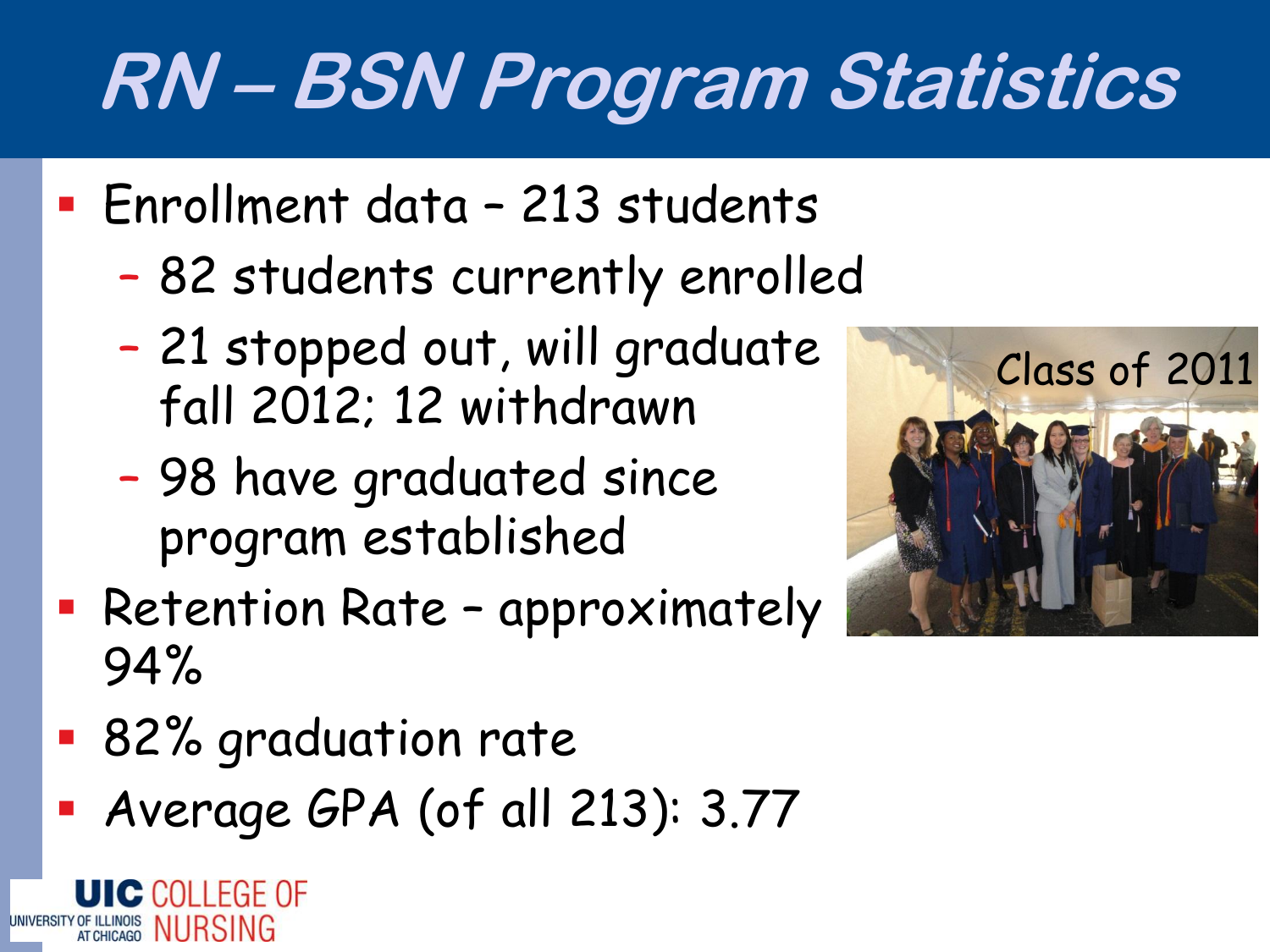## **Program Accolades**

- 2012 graduation, 57% of students awarded college honors were UIC Online students
- **5th Best Colleges.com of Online RN-BSN** Programs Nationally
- Chosen for Mayor's initiative for city colleges – Colleges to Careers – Malcolm X
- US News & World Report Online Programs – UIC #18ChicagoBusiness.com

C COLLEGE OF

NURSING



**GO BUSINESS**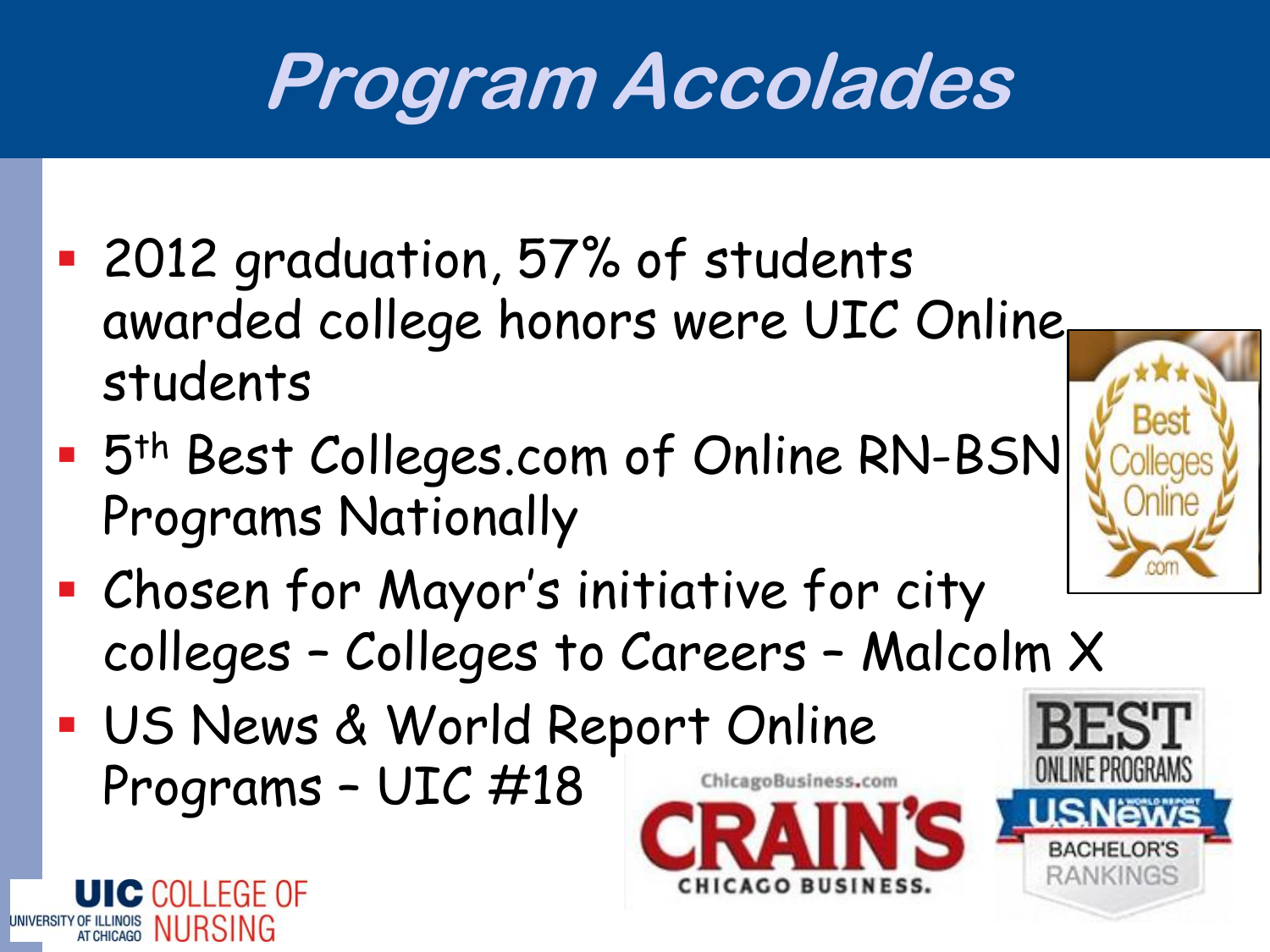## **Why is our program successful?**

Our principles of what works best online

- Cutting-edge instructionally designed
- Evidence based content
- **High student satisfaction good outcomes**
- **Philosophy High teach high touch** 
	- Shared philosophy of the faculty
	- Not just facilitating a course its teaching students
	- Touch know what is going on in students' lives socialization aspect, personal approach